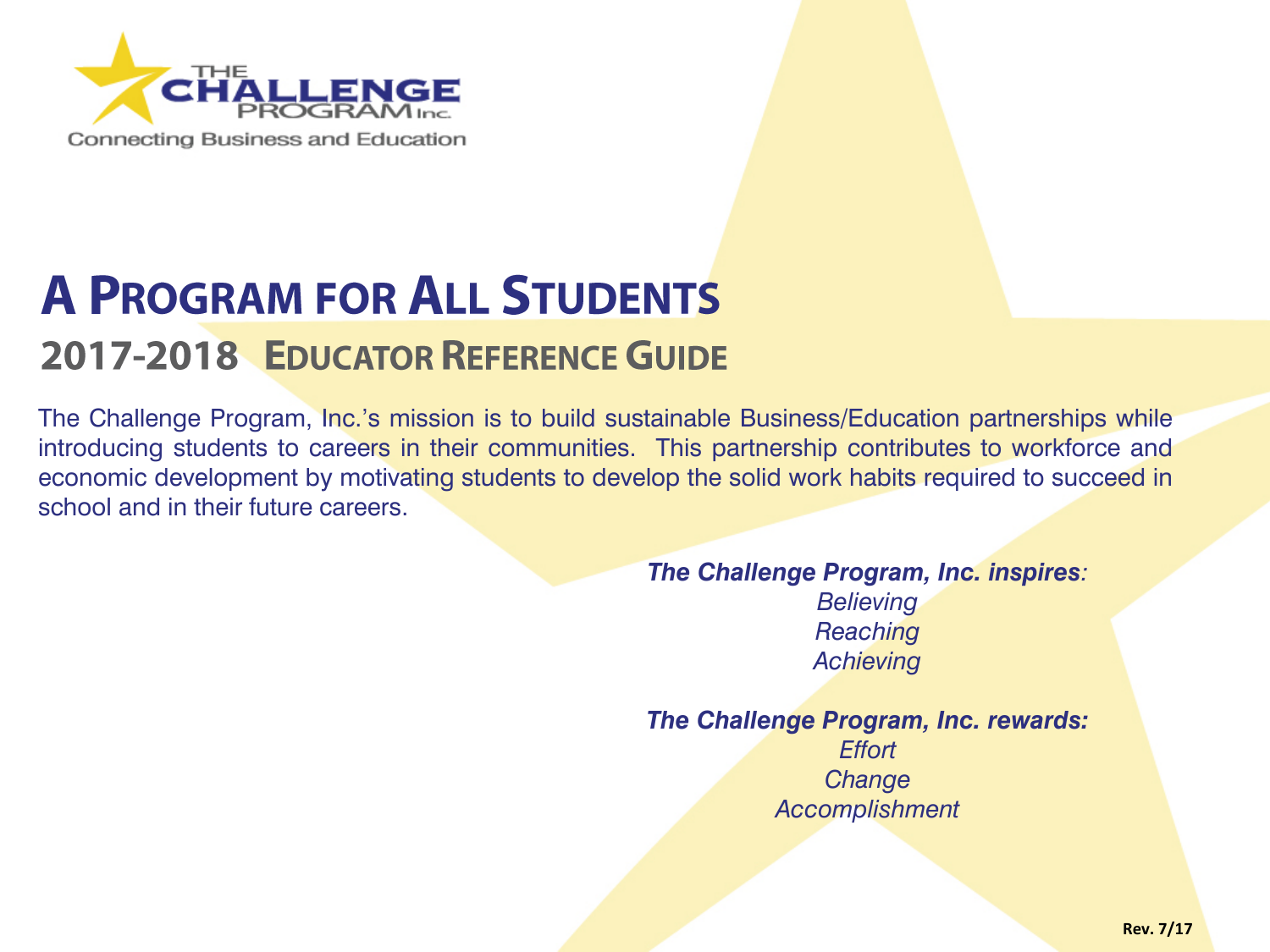## **CONNECTING BUSINESS AND EDUCATION**

*The Challenge Program, Inc. promotes the academic advancement of all students regardless of previous academic performance, so they will see an opportunity to redirect themselves and compete for an award. We challenge students in five categories which reflect good habits for future success.*

*Results:*

- *Positive change in student behaviors, attitudes and grades.*
- *Propels students towards success in school and in their future careers.*

*Business Partners raise student and educator awareness regarding career opportunities in their own communities and the education/training paths to employment.*

#### *Results:*

- *Increased career-readiness.*
- *Confidence in the local/regional job market.*
- *Assures the thriving continuation of communities.*

*The five categories are communicated to students as building blocks for common work standards which they should be able to perform:*

#### *Results*

- *Students become successful, contributing, productive members of their communities.*
	- **ATTENDANCE** ★
	- $\star$  STEM
	- **COMMUNITY SERVICE**  $\star$
	- **ACADEMIC IMPROVEMENT**
	- $\star$  ACADEMIC EXCELLENCE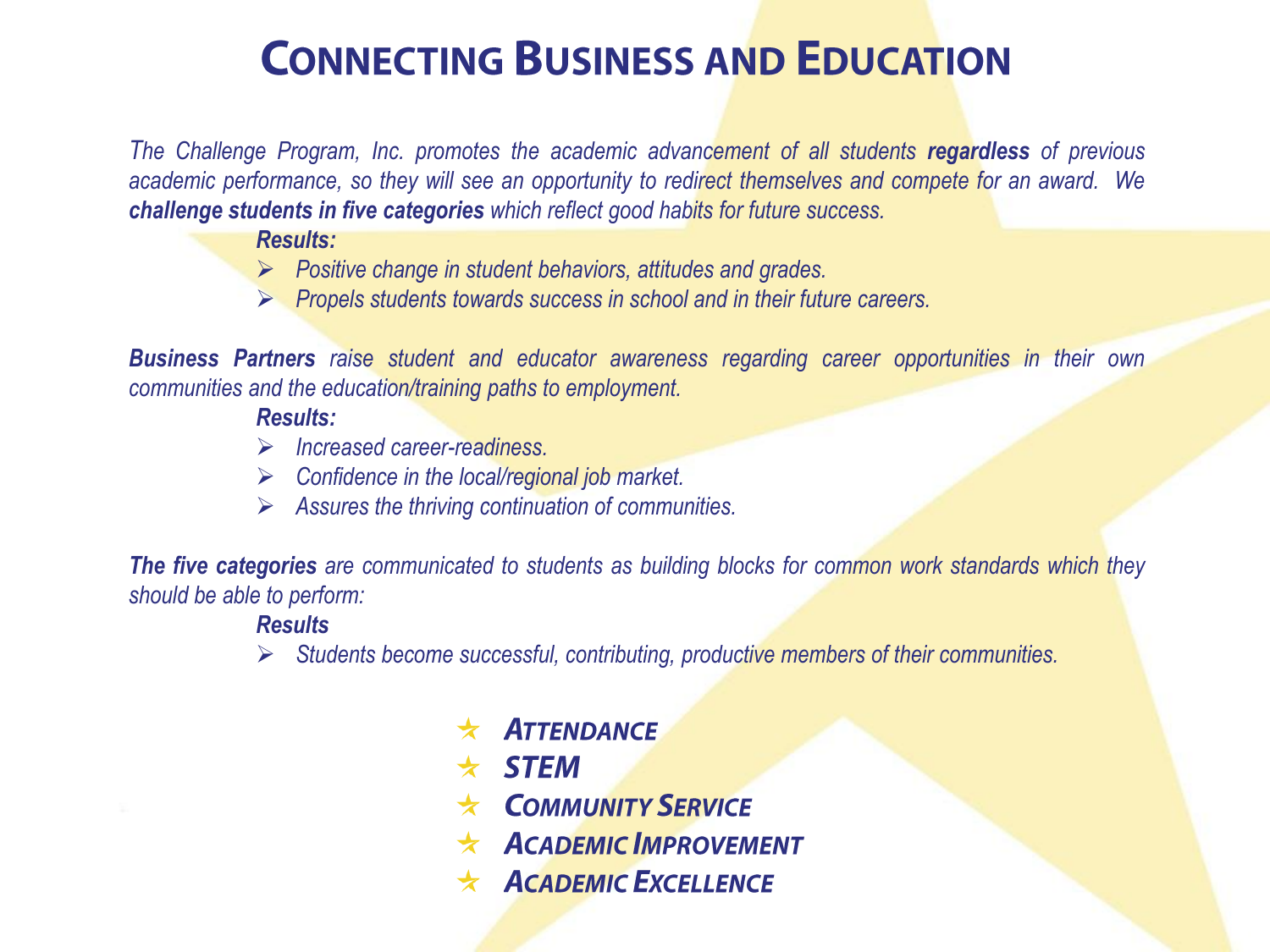### IT'S NOT ABOUT FIRST PLACE; IT'S THE EFFORT TO GET THERE.

Have you ever heard this from a student? *"The same kids always win, so why bother?"*

We have heard this from both students and educators. As a result, we moved award eligibility away from *only the top student* in each category, to a **top percentage of students** who meet award criteria, giving students the motivation to try.

The implementation of a lottery system to choose the final winner conveys to students that **anything is possible***.*

TCP promotes the academic advancement of *all students*, regardless of past academic performance, to provide them with an opportunity *to redirect themselves and compete*.

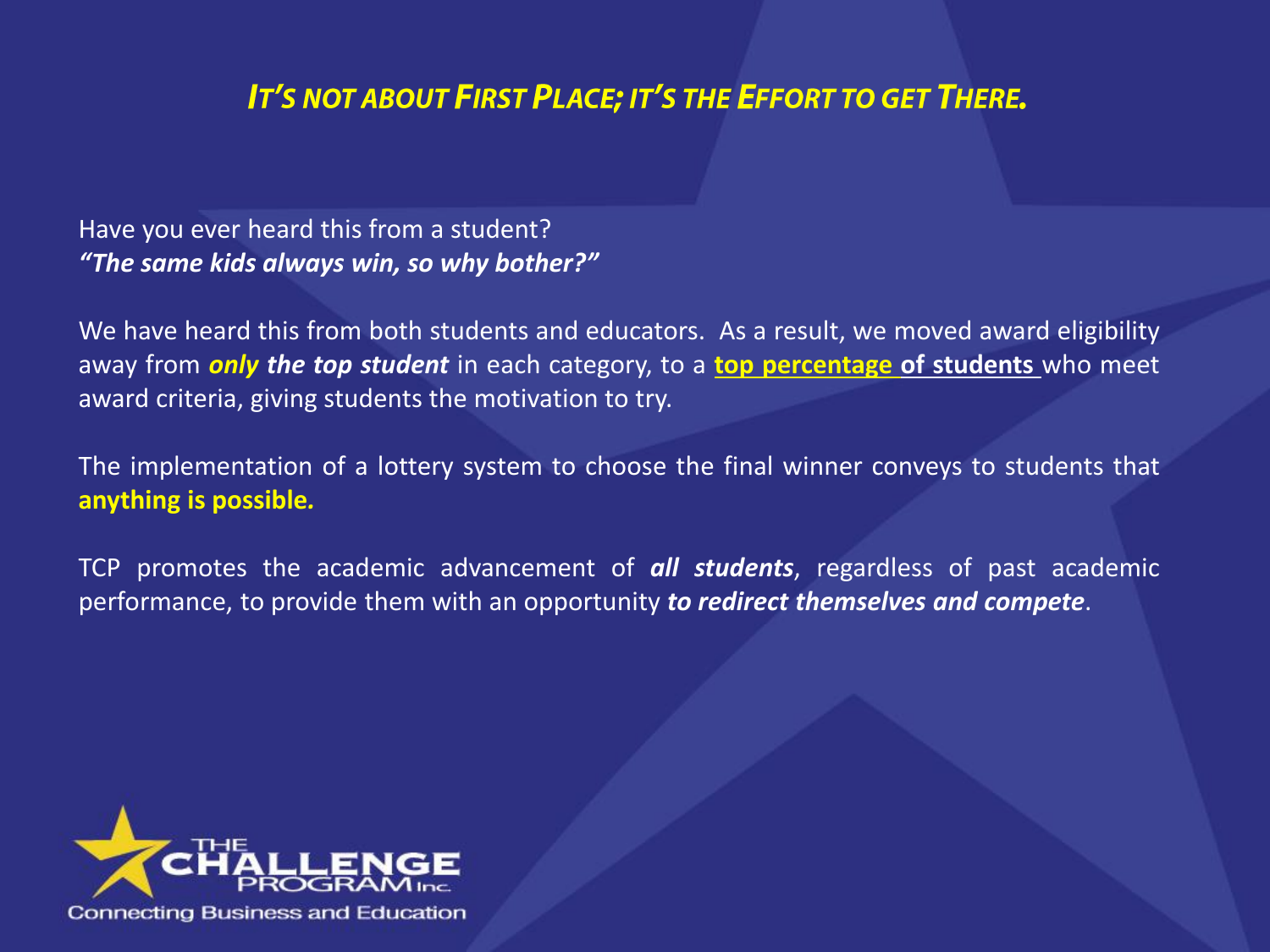| <b>Activity Title</b>                                                                                        | <b>The Program</b>                                                                                                                                                                                                                                                                                                                                                                                                                                                                                                             |
|--------------------------------------------------------------------------------------------------------------|--------------------------------------------------------------------------------------------------------------------------------------------------------------------------------------------------------------------------------------------------------------------------------------------------------------------------------------------------------------------------------------------------------------------------------------------------------------------------------------------------------------------------------|
| <b>Description</b><br>The Program aligns<br>with DoE CEW<br><b>Standards in all four</b><br>competency areas | <b>Career Awareness and Preparation</b><br>$\bullet$<br><b>Career Acquisition and Entrepreneurship</b><br><b>Career Retention and Advancement</b><br><b>Motivating Students</b><br>$\bullet$                                                                                                                                                                                                                                                                                                                                   |
| <b>Duration</b>                                                                                              | September through June<br>$\bullet$                                                                                                                                                                                                                                                                                                                                                                                                                                                                                            |
| <b>Learning Goals</b><br><b>Students will</b><br>Learn                                                       | Local career opportunities, preparation and paths to employment from the Business Partner.<br>$\bullet$<br>5 solid habits required for success reflected in Key Learning Areas.<br>$\bullet$<br>Relationship between Education and Career<br>$\bullet$                                                                                                                                                                                                                                                                         |
| <b>Key Learning Areas</b>                                                                                    | Attendance, STEM, Community Service, Academic Improvement, Academic Excellence<br>$\bullet$                                                                                                                                                                                                                                                                                                                                                                                                                                    |
| <b>Materials</b><br><b>You will Receive</b>                                                                  | 5 posters (24 x36) for each award category /1 Banner (70 x 24) announcing the supporting Business.<br>$\bullet$<br>1 poster (18 x 22) Student of the Year to be displayed beginning January 2017 when competition opens.<br>$\bullet$<br>Monthly Announcements from TCP to remind students of The Challenge Program.<br>$\bullet$<br>Newsletters and various email announcements/updates from The Challenge Program.<br>$\bullet$                                                                                              |
| Procedure &<br><b>School</b><br><b>Commitments</b>                                                           | Open links to online forms sent to you by TCP, fill out and submit to TCP.<br>$\bullet$<br>Schedule fall Assembly for Program Implementation.<br>Hang the posters and the banners prominently in the school.<br>Promote TCP through in school announcements (these will be forwarded to you).<br>$\bullet$<br>Gather Award Finalists/Select Winner. Submit the winning names when/as requested.<br>$\bullet$<br>Photos will be taken by TCP; Press releases will be distributed and shared with business /school.<br>$\bullet$ |
| <b>Staff Needed</b>                                                                                          | 1 Primary Educator to facilitate the Program in-school and engage with the Business Partner.<br>$\bullet$<br>1 Alternate Educator as a back-up to the Primary Educator contact.<br>$\bullet$                                                                                                                                                                                                                                                                                                                                   |
| <b>Grade Span</b>                                                                                            | 10, 11 and 12. Freshmen are welcome to view the presentation however are not eligible for awards.<br>$\bullet$                                                                                                                                                                                                                                                                                                                                                                                                                 |
| <b>Documentation</b><br><b>You will Receive:</b>                                                             | Reference Guide (this document) and a full Assembly Preparation Guide (which will follow).<br>$\bullet$<br>Links to other online forms for scheduling, school contact information, etc.<br>$\bullet$<br>Links to online forms to submit Award Winners will be provided.<br>$\bullet$<br>Links to Student and Educator Surveys.<br>$\bullet$                                                                                                                                                                                    |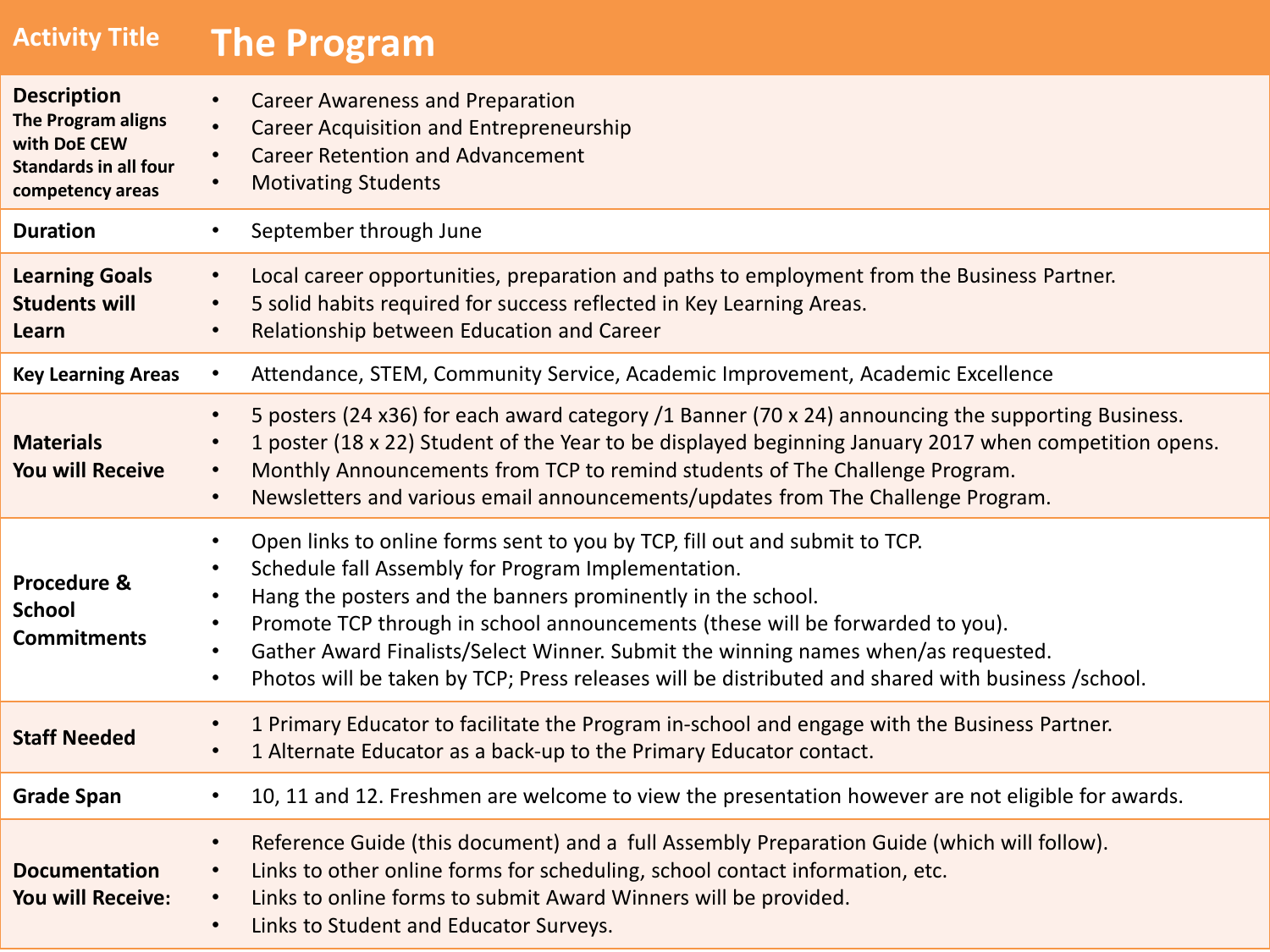| <b>Activity Title</b>                                  | <b>Award Categories/Criteria/Procedures</b>                                                                                                                                                                                                                                                                                      |
|--------------------------------------------------------|----------------------------------------------------------------------------------------------------------------------------------------------------------------------------------------------------------------------------------------------------------------------------------------------------------------------------------|
| <b>ATTENDANCE</b>                                      | Eligibility will begin with the Kick-Off Assembly UNLESS otherwise stated by the school.<br>$\bullet$<br>FINALISTS are drawn from students with "0" absences. If no one has "0" Absences - draw from those wit<br>the least number of absences according to school policy. They will become Finalists.                           |
| <b>STEM</b><br><b>IN HIGH SCHOOLS</b>                  | Classes of ALL ACADEMIC LEVELS - introductory to advanced - should be included.<br>$\bullet$<br>FINALISTS are the #1 ranked student from every included class.<br>$\bullet$<br>Included classes are up to each school.<br>$\bullet$                                                                                              |
| <b>STEM</b><br><b>IN AVTS OR CTC</b><br><b>SCHOOLS</b> | Any Class which involves any form of STEM subject matter, may be included at your discretion.<br>$\bullet$<br>FINALISTS are the #1 ranked student from every included class.<br>$\bullet$<br>Included classes are up to each school.<br>$\bullet$                                                                                |
| <b>COMMUNITY</b><br><b>SERVICE</b>                     | TCP provides COMMUNITY SERVICE forms for the convenience of tracking hours.<br>$\bullet$<br>FINALISTS are among the students who submitted the top 10% of hours for the year.<br>$\bullet$<br>An award must be distributed even if students do not hand-in forms. You are free to hand-pick students<br>$\bullet$<br>to compete. |
| <b>ACADEMIC</b><br><b>IMPROVEMENT</b>                  | Academic Improvement involves the GREATEST INCREASE in Year Ending to Year Ending G.P.A. regardless of<br>$\bullet$<br>beginning/ending grade level.<br>FINALISTS are drawn from among the top 10% of students with the greatest increase in G.P.A.<br>$\bullet$                                                                 |
| <b>ACADEMIC</b><br><b>EXCELLENCE</b>                   | HIGHEST OVERALL G.P.A. from the beginning to the end of the current school year.<br>$\bullet$<br>FINALISTS are drawn from among the top 10% of students with the highest overall G.P.A.<br>$\bullet$                                                                                                                             |
| <b>ADVISEMENT FOR</b><br><b>STUDENTS</b>               | Choosing a winner via lottery may mean and should be reiterated during finalists selection<br>$\bullet$<br>process that the student at the very top of any category may or may not be the final winner.                                                                                                                          |
| <b>IMPORTANT</b><br><b>INFORMATION!</b>                | All 15 Awards (1 award per category/per grade) MUST be DISTRIBUTED.<br>$\bullet$<br>No duplicates or splitting of awards is permitted.<br>$\bullet$<br>All TIES must be decided via a lottery drawing.<br>$\bullet$<br>It is possible for one student to win more than one award.<br>$\bullet$                                   |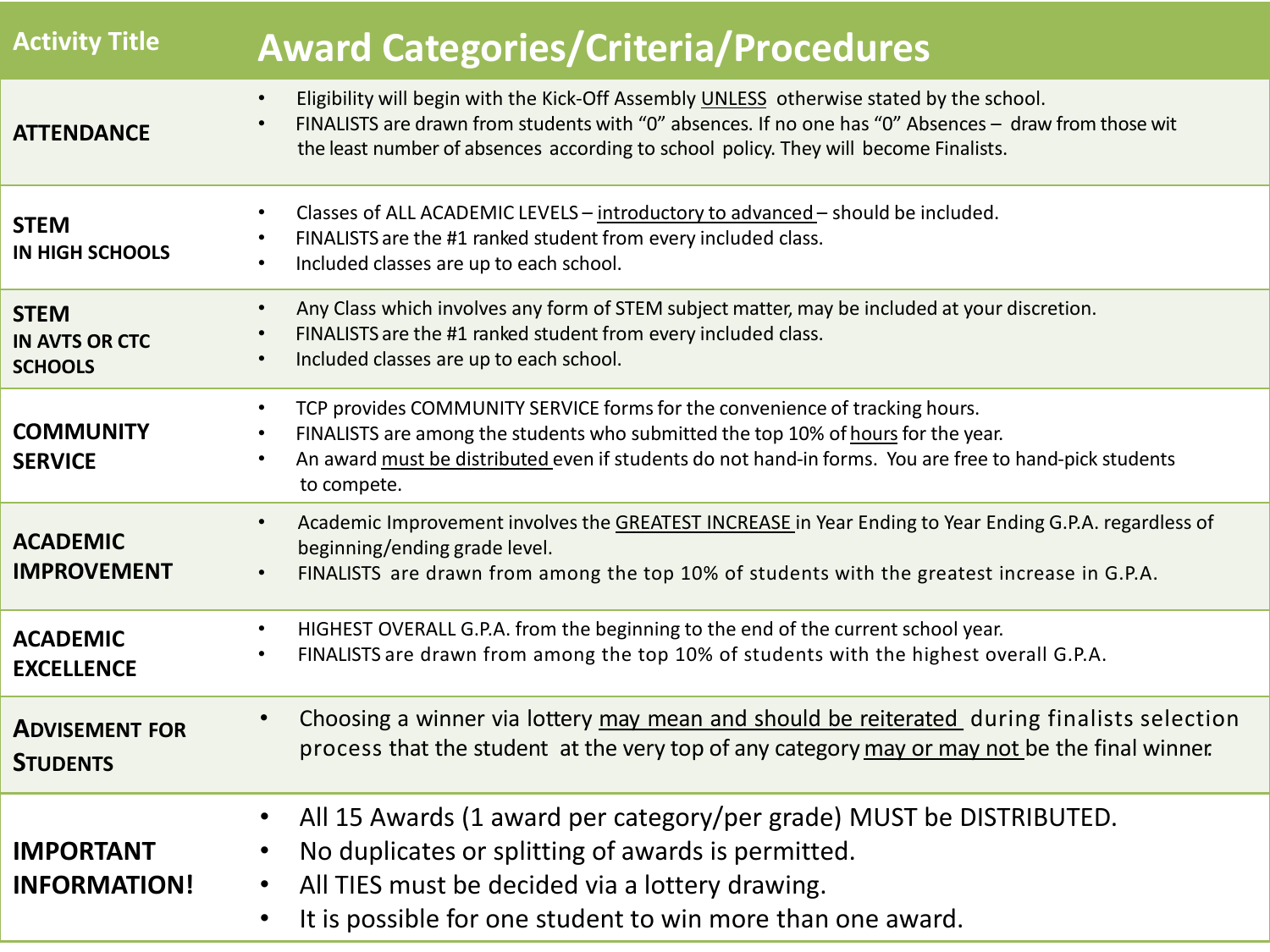| <b>Activity Title</b>                                        | <b>Award Implementation</b>                                                                                                                                                                                                                                                                                                                                                                                                                                                                             |
|--------------------------------------------------------------|---------------------------------------------------------------------------------------------------------------------------------------------------------------------------------------------------------------------------------------------------------------------------------------------------------------------------------------------------------------------------------------------------------------------------------------------------------------------------------------------------------|
| <b>Description</b>                                           | Incentive awards will be presented to 5 Seniors, 5 Juniors, and 5 Sophomores.<br>$\bullet$<br>2016/17 Seniors will be awarded in the Spring of 2017 before graduation.<br>2016/17 Sophomores and Juniors will be awarded in the Fall of 2017 when we return.                                                                                                                                                                                                                                            |
| <b>Materials</b><br><b>Students will</b><br>receive from TCP | An Award Certificate w/the name of the Student, the Business, the Award Category and the School<br>A Flyer requesting the student to send a thank you note to the Program Founder and the Business Partner.<br>A check made out directly to the Student in the amount of \$200.<br>$\bullet$<br>The packet comes in a 9 x 12 white full window envelope<br>$\bullet$                                                                                                                                    |
| <b>Common</b><br><b>Procedure for</b><br><b>Awards</b>       | Gather finalists for each award category.<br>$\bullet$<br>Allow all finalists to take TCP online survey (next page) and enter their completed survey slip for in the lottery.<br>Select winner from lottery of all entries from surveys.<br>$\bullet$<br>Submit Award Winners to TCP via online form (link for form will be provided).<br>$\bullet$                                                                                                                                                     |
| <b>Procedure for</b><br><b>Spring Awards</b>                 | When requested, send the date of the school's scheduled Senior Awards Program. We will attend evening and<br>$\bullet$<br>weekend programs. We will notify the business and the date/time/location.<br>We request to be a part of the community awards distribution and close to the top of your program.<br>$\bullet$<br>We can come to the school on another appointed date/time if you choose.<br>$\bullet$<br>Take/Submit on online Educator Survey from TCP near the end of the year.<br>$\bullet$ |
| <b>Procedure for Fall</b><br><b>Awards</b>                   | When requested, submit dates for a Fall Assembly kick-off. (more information will be forwarded)<br>$\bullet$<br>We will notify business of the date options and allow them to choose.<br>Presentation of awards will take place at the end of the Fall Assembly.<br>$\bullet$                                                                                                                                                                                                                           |
| <b>Staff Needed</b>                                          | The Primary Educator for TCP to coordinate and share the above information.<br>$\bullet$                                                                                                                                                                                                                                                                                                                                                                                                                |
| <b>Duration</b>                                              | April through June<br>August through November<br>$\bullet$                                                                                                                                                                                                                                                                                                                                                                                                                                              |
| <b>Grade Span</b>                                            | 10, 11, 12<br>٠                                                                                                                                                                                                                                                                                                                                                                                                                                                                                         |
| <b>Documentation</b>                                         | Review of Award Categories and Criteria.<br>$\bullet$<br>Links to online forms to submit Award Winners will be provided.<br>Link to online Educator Survey.<br>$\bullet$                                                                                                                                                                                                                                                                                                                                |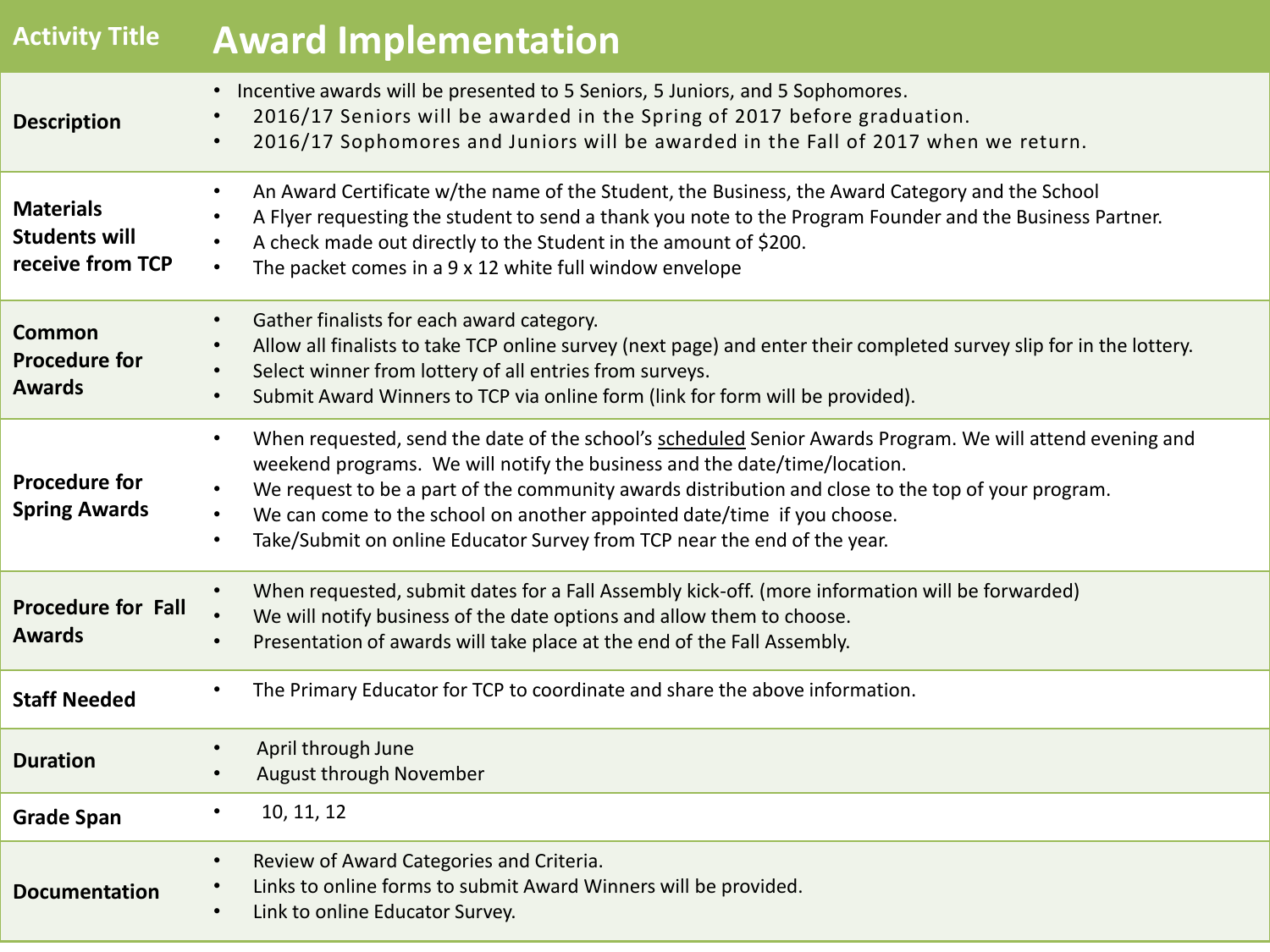| <b>Activity Title</b>                   | <b>SURVEYS</b>                                                                                                                                                                                                                                                                                                                                                                                                                                                                         |
|-----------------------------------------|----------------------------------------------------------------------------------------------------------------------------------------------------------------------------------------------------------------------------------------------------------------------------------------------------------------------------------------------------------------------------------------------------------------------------------------------------------------------------------------|
| Who                                     | The Challenge Program, Inc. surveys educators and businesses participating in the current<br>$\bullet$<br>program twice a year.<br>TCP also surveys students eligible for a TCP award.                                                                                                                                                                                                                                                                                                 |
| What                                    | Surveys collect data on the effectiveness of the student assemblies, the overall Program and the<br>workforce connection.                                                                                                                                                                                                                                                                                                                                                              |
| Where                                   | The Challenge Program, Inc. uses Survey Monkey to create and analyze surveys and their results.                                                                                                                                                                                                                                                                                                                                                                                        |
| Why                                     | Surveys provide information on the developing changes in educational processes,<br>$\bullet$<br>business needs and student trends, especially in the realm of communication.<br>The knowledge helps us attract new business partners, foundation support and aid in the<br>development of assembly kick-off themes.                                                                                                                                                                    |
| How                                     | <b>Educators &amp; Businesses:</b> Direct Survey Links are sent via email<br>$\bullet$<br>Students: Surveys are sent via emails to educators with an attached document.<br>$\bullet$<br>This document includes instructions, slips to hand out to students and a link.<br>$\bullet$<br>The link leads to the TCP website where the direct link to the survey will appear.<br>$\bullet$<br>This is so only students eligible for an award will be able to take the survey.<br>$\bullet$ |
| <b>IMPORTANT</b><br><b>INFORMATION!</b> | All 15 Awards (1 award per category/per grade) MUST be DISTRIBUTED.<br>$\bullet$<br>No duplicates or splitting of awards is permitted.<br>$\bullet$<br>All TIES must be decided via a lottery drawing.<br>$\bullet$ .<br>It is possible for one student to win more than one award.<br>$\bullet$                                                                                                                                                                                       |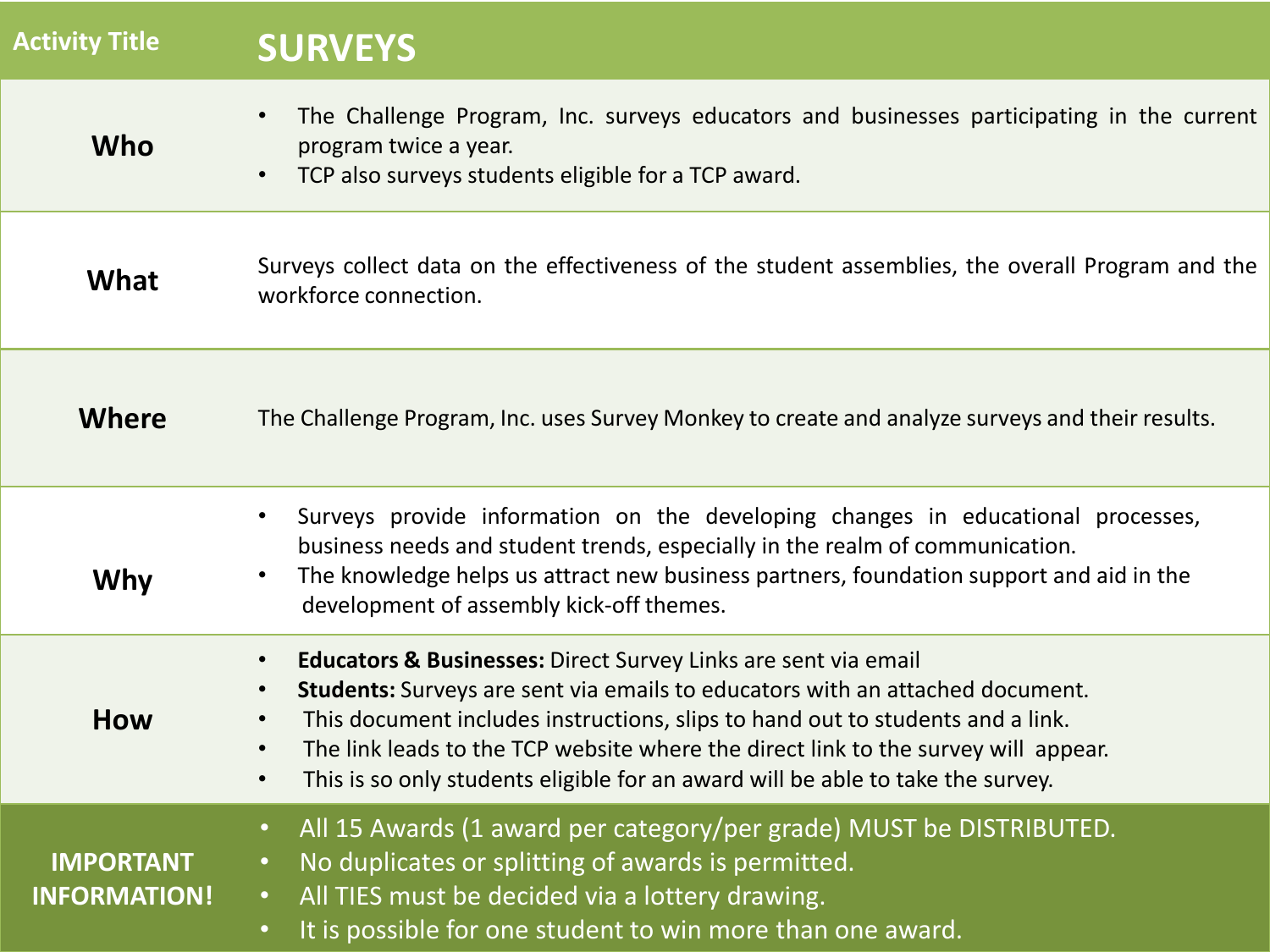### **Activity Title Workforce Connection**

| <b>Description</b>                                                                                                                     | The Challenge Program, Inc. will facilitate a minimum of one special event for students to meet their<br>business partner in a workforce setting for career development.                                                                                                                                                                                                                                                                                                                                     |
|----------------------------------------------------------------------------------------------------------------------------------------|--------------------------------------------------------------------------------------------------------------------------------------------------------------------------------------------------------------------------------------------------------------------------------------------------------------------------------------------------------------------------------------------------------------------------------------------------------------------------------------------------------------|
| <b>Learning Goals</b><br><b>FOR STUDENTS:</b><br><b>FOR EDUCATION:</b>                                                                 | Gain information regarding careers and job opportunities, attainment and retention.<br>$\bullet$<br>How work environments differ from school, home and other social venues.<br>Existing local career opportunities to consider, preparation, paths to employment and promotion, salary<br>$\bullet$<br>potential.<br>Community Service/Volunteer opportunities.<br>Business Tours which can fulfill Act 48 Continuing Education Credits.<br>Advice on trending topics to prepare students for the workforce. |
|                                                                                                                                        |                                                                                                                                                                                                                                                                                                                                                                                                                                                                                                              |
| <b>Materials</b><br>These are suggested<br>activities, however the<br>school and business<br>may engage in any<br>activity they choose | <b>Classroom Presentations</b><br><b>In-school Career Days</b><br>$\bullet$<br>Tours of business facility<br>Volunteering<br>Internship/Job-Shadowing/Workshops<br><b>Curriculum Advisement from Business</b>                                                                                                                                                                                                                                                                                                |
| Procedure                                                                                                                              | Gain consensus of the favored choices from both school and business partner<br>Facilitate a potential connection date, time and location<br>TCP Representative will Attend career events according to availability.                                                                                                                                                                                                                                                                                          |
| <b>Staff Needed</b>                                                                                                                    | Primary Educator for TCP to assist with coordination and sharing the above information.<br>Possible educator chaperons.                                                                                                                                                                                                                                                                                                                                                                                      |
| <b>Duration</b>                                                                                                                        | October through June                                                                                                                                                                                                                                                                                                                                                                                                                                                                                         |
| <b>Grade Span</b>                                                                                                                      | 10, 11, 12<br>$\bullet$                                                                                                                                                                                                                                                                                                                                                                                                                                                                                      |
| <b>Documentation</b>                                                                                                                   | Photographs and Write-up in print, digital and social media<br>Any documentation the school requires for the career event to take place.                                                                                                                                                                                                                                                                                                                                                                     |